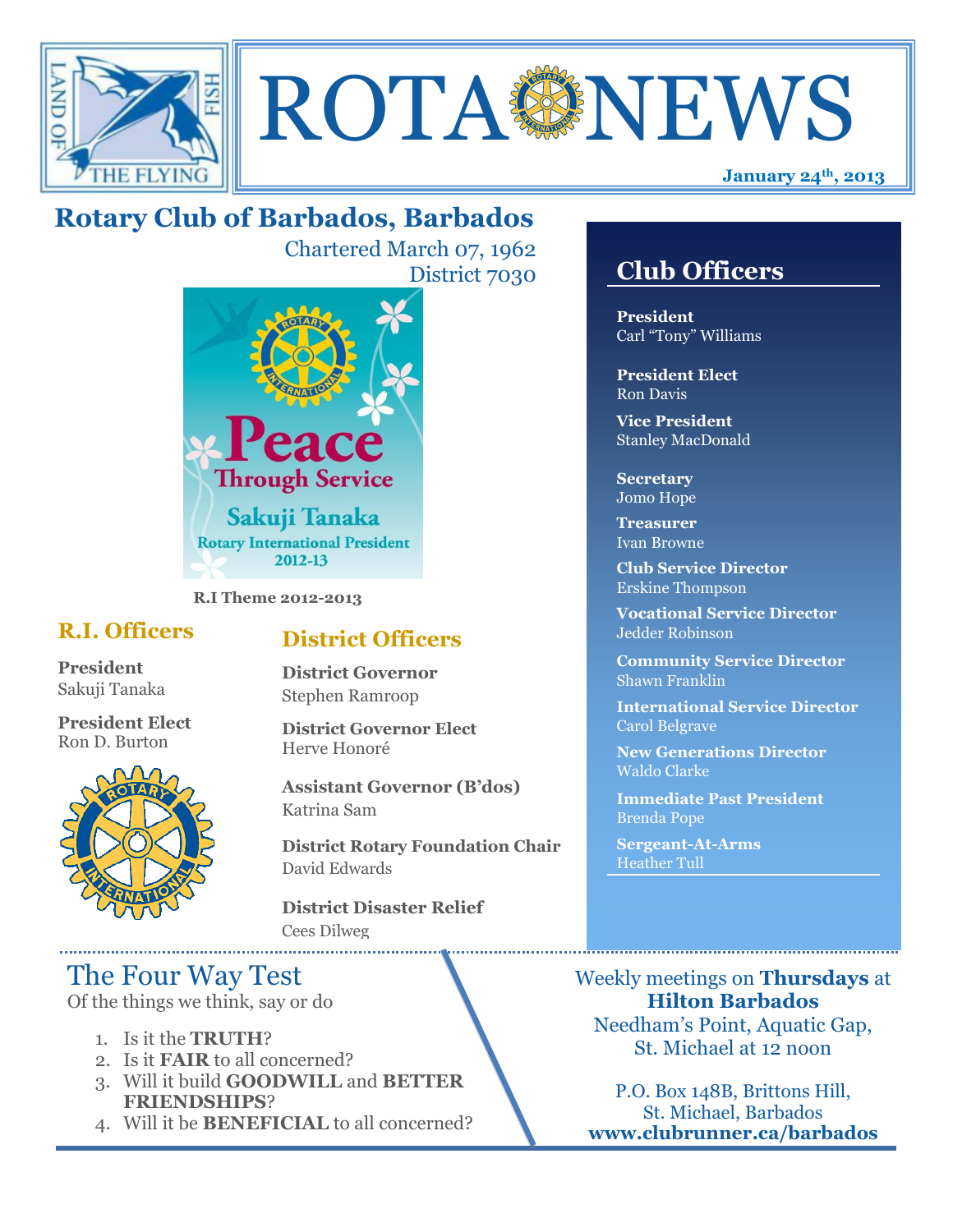### **Club Meeting held on January 17th, 2013**



- 1) At the Podium Senator Hugh Segal. Addressing our luncheon meeting on Jan.17 on the topic" The Commonwealth its relevance to Canada and the Caribbean".
- 2) 2)Sitting Listening intently to Senator Segal from left to right - PDG David Edwards, Sir Ron Sanders, Lady Susan Sanders and Ferida Fernandes.



**Rotarians in Maharashtra, India, used a 2011-12 district grant to meet a range of community needs, from providing families with clean water to equipping homes with solar energy.**



#### **President's Project**

The President's Project is complete and the patients have been returned to the two newly renovated wards at the Geriatric Hospital.

You are invited to attend the handover ceremony of the wards. This event will take place on Friday February 01, 2013 at 2.00 p.m. at the Geriatric Hospital, Beckles Road, St. Michael. We will be handover to the Honorable Donville Inniss, Minister of Health.

Please Notify the president no later than Thursday January 31st, 2013, if you are interesting in attending the ceremony.

# **Meeting Details**

At our Fellowship Meeting held on Thursday, January 17th, 2013

#### Sgt-at-Arms: **Rotarian Scott Oran**

| Fines | \$248.00 |
|-------|----------|
|-------|----------|

- Raffle \$105.00
- Attendance 67%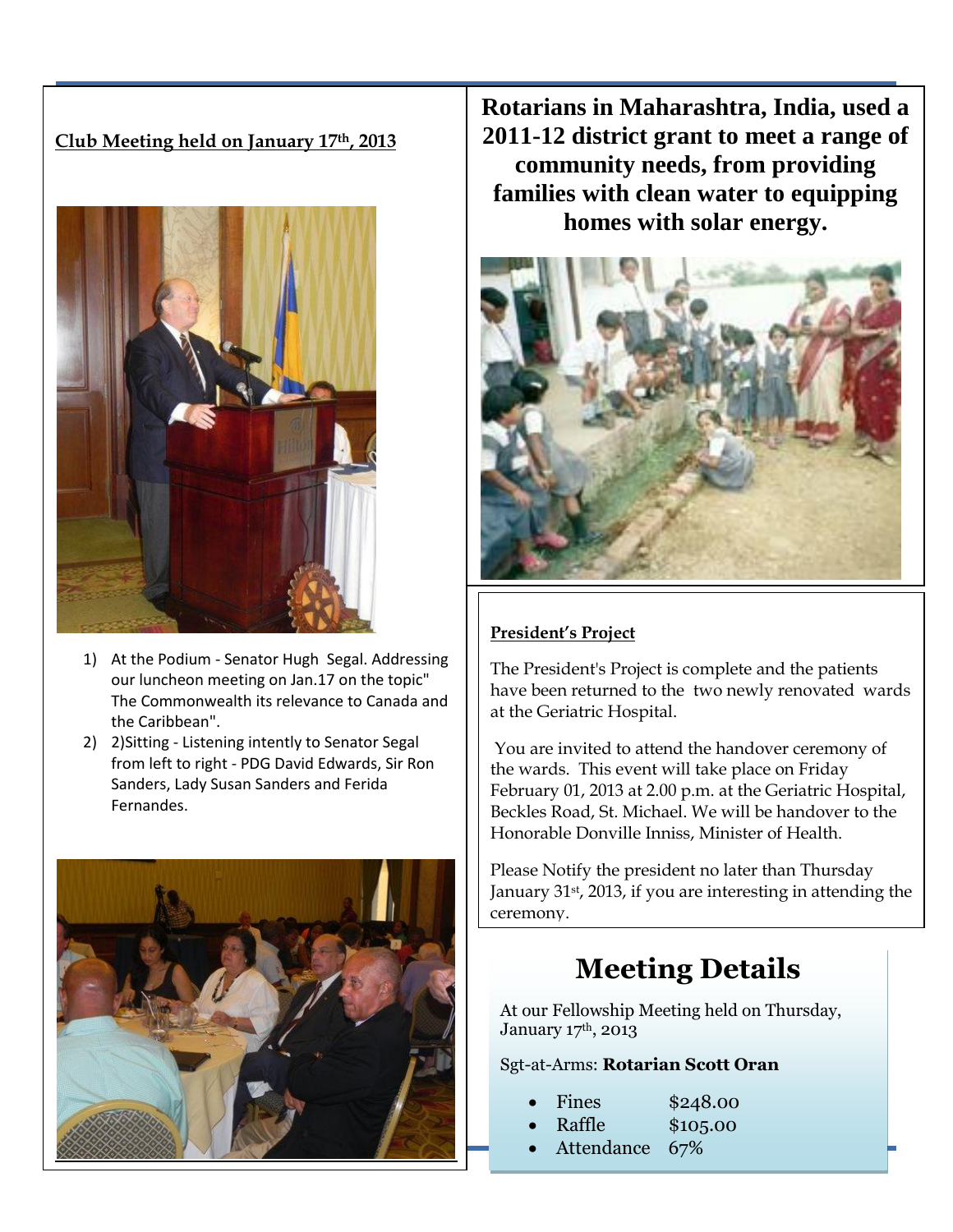|                                                                                          |               | <b>District Conference</b>                                          |                                                                                                                                  |
|------------------------------------------------------------------------------------------|---------------|---------------------------------------------------------------------|----------------------------------------------------------------------------------------------------------------------------------|
| Below are the hotel rates for the District                                               |               |                                                                     | Announcements                                                                                                                    |
| Conference. The Conference will be held in                                               |               |                                                                     |                                                                                                                                  |
| Grenada from April 17-20, 2013. Please be                                                |               |                                                                     | To All Rotarians,                                                                                                                |
| guided accordingly.                                                                      |               |                                                                     | The month of January is Rotary Awareness                                                                                         |
| Accommodation<br><b>Type</b>                                                             | <b>SINGLE</b> | <b>DOUBLE</b>                                                       | month, and to celebrate this, a small<br>exhibition is being held at the First Citizens                                          |
| Grenada Grand Beach Resort (Conference Hotel)                                            |               |                                                                     | Bank in the Mutual Building opposite<br>Cheffette on Lower Broad Street. Owing to<br>the limited space that is available we were |
| Beachfront                                                                               | 174           | 194                                                                 | unable to mount a more elaborate display.                                                                                        |
| Room                                                                                     |               |                                                                     | The exhibition starts on Monday, January 28                                                                                      |
|                                                                                          |               |                                                                     | and ends on Friday, February 1, 2013 between                                                                                     |
| <b>Blue Horizons***</b>                                                                  |               |                                                                     | the hours of 8.00.A.M and 2.00. P.M. Any<br>Rotarians who have the time can visit the                                            |
|                                                                                          | 105           | 115                                                                 | exhibition and spend an hour in case any of                                                                                      |
|                                                                                          |               |                                                                     | the viewers need to have something clarified.                                                                                    |
|                                                                                          | Flamboyant    |                                                                     | We must thank Rotarian Clive Newman for                                                                                          |
| Deluxe Room                                                                              | 136           | 170                                                                 | making the space available to us and                                                                                             |
|                                                                                          |               |                                                                     | Rotarians Kim Tudor and O'riley Lewis for                                                                                        |
|                                                                                          |               |                                                                     | assisting with the mounting of the exhibits.                                                                                     |
| <b>Grenadian By Rex Resort</b>                                                           |               | YIR,                                                                |                                                                                                                                  |
| Premier Room                                                                             | 140           | 160                                                                 | Jedder.                                                                                                                          |
|                                                                                          |               |                                                                     |                                                                                                                                  |
| * Inclusive of Government Tax; 30/night for each                                         |               |                                                                     | Some food for thought!                                                                                                           |
| additional person;                                                                       |               |                                                                     |                                                                                                                                  |
| ** More than 2 people, 30/night for each additional<br>person                            |               | If flying is so safe, why do they call the airport the<br>terminal? |                                                                                                                                  |
| *** Subject to 10% Service Charge & 10% Government<br>Tax                                |               | Why the man who invests all our money is called<br>a broker?        |                                                                                                                                  |
| <b>Fellow Rotarians</b>                                                                  |               |                                                                     | Why is "abbreviated "such a long word?                                                                                           |
| You are invited to the Club Assembly to he                                               |               | WAVE A GREAT DAL                                                    |                                                                                                                                  |
| held on Sat. Feb.02, 2013 in the Training Room                                           |               |                                                                     |                                                                                                                                  |
| of the Barbados Light and Power Company<br>situated in Bay Street. The meeting starts at |               |                                                                     |                                                                                                                                  |
| 9.00 a.m. The agenda was circulated via                                                  |               |                                                                     |                                                                                                                                  |
| email.                                                                                   |               |                                                                     |                                                                                                                                  |
| There will be no club meeting on Thursday                                                |               |                                                                     |                                                                                                                                  |
| <b>January 31st, 2013</b>                                                                |               |                                                                     |                                                                                                                                  |